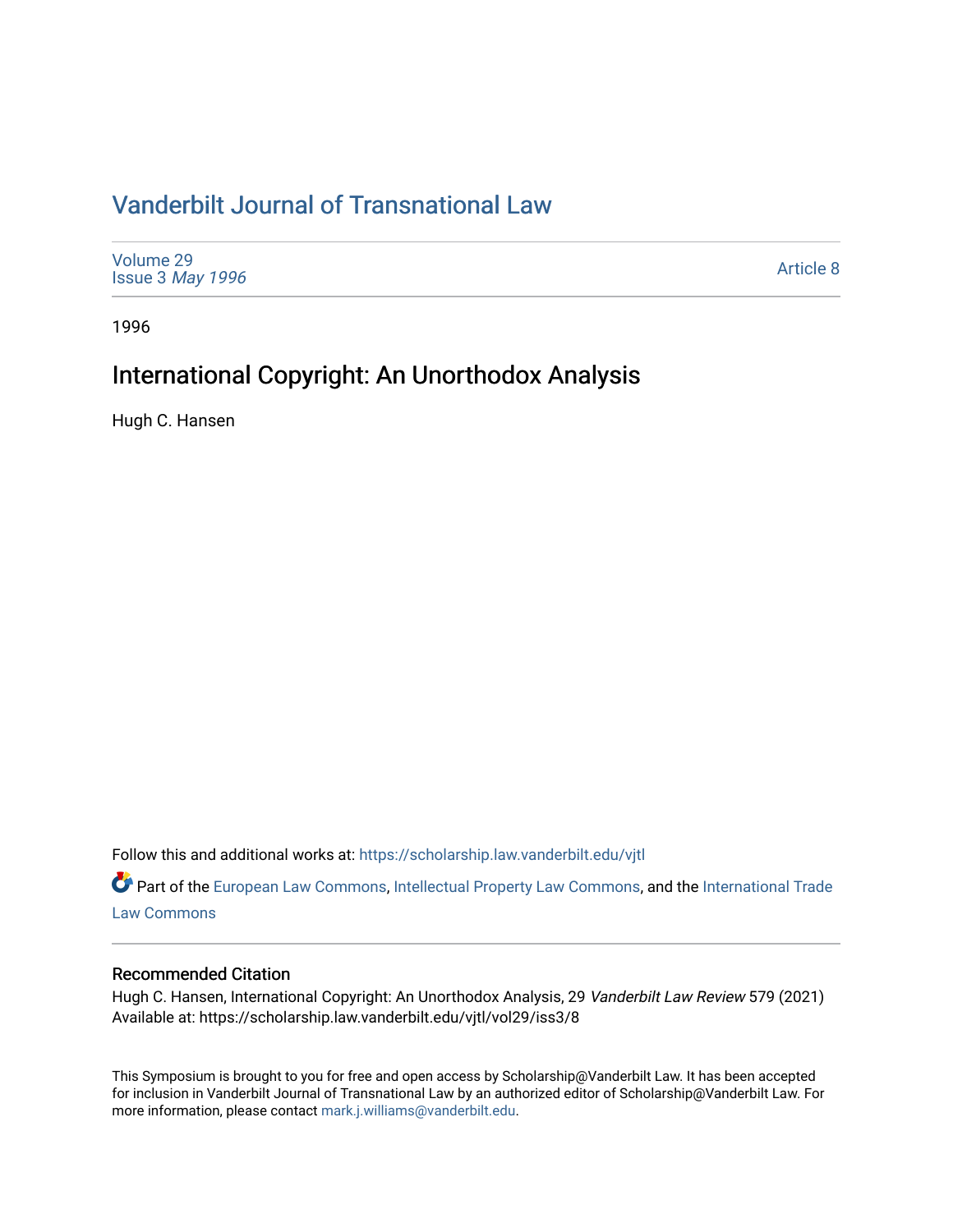# **International Copyright: An Unorthodox Analysis**

# *Hugh C. Hansen\**

### ABSTRACT

*Professor Hansen reviews the development of copyright from its traditional domestic orientation to the modem emphasis on globalization and harmonization. His commentary analogizes modem trends in International copyright to religious equivalents. He notes that the current players include a "secular priesthood" (the traditional copyright bar and academics), "agnostics and atheists" (newer academics and lawyers, particularly those concerned with technology and the culture of the public domain) and "missionaries" (whose task it is to increase copyright protection around the world and who are primarily driven by trade considerations). The copyright "crusade" has been driven by this last group.*

*The author compares the task of Increasing copyright protection In newly industrialized and developing countries to the conversion of any group to a new religion. The missionaries, primarily from the United States and the European Union, have the choice of seeking voluntary or involuntary conversions. He augurs that the prospects for voluntary conversion are slim and that coercion will continue to be used against newly industrialized and developing nations when copyright protection is at stake.*

Associate Professor of Law, Fordham University School of Law. I wish to thank Sheila J. Levine, Frederick J. Hamble, and Luke Connelly for their assistance on this Article.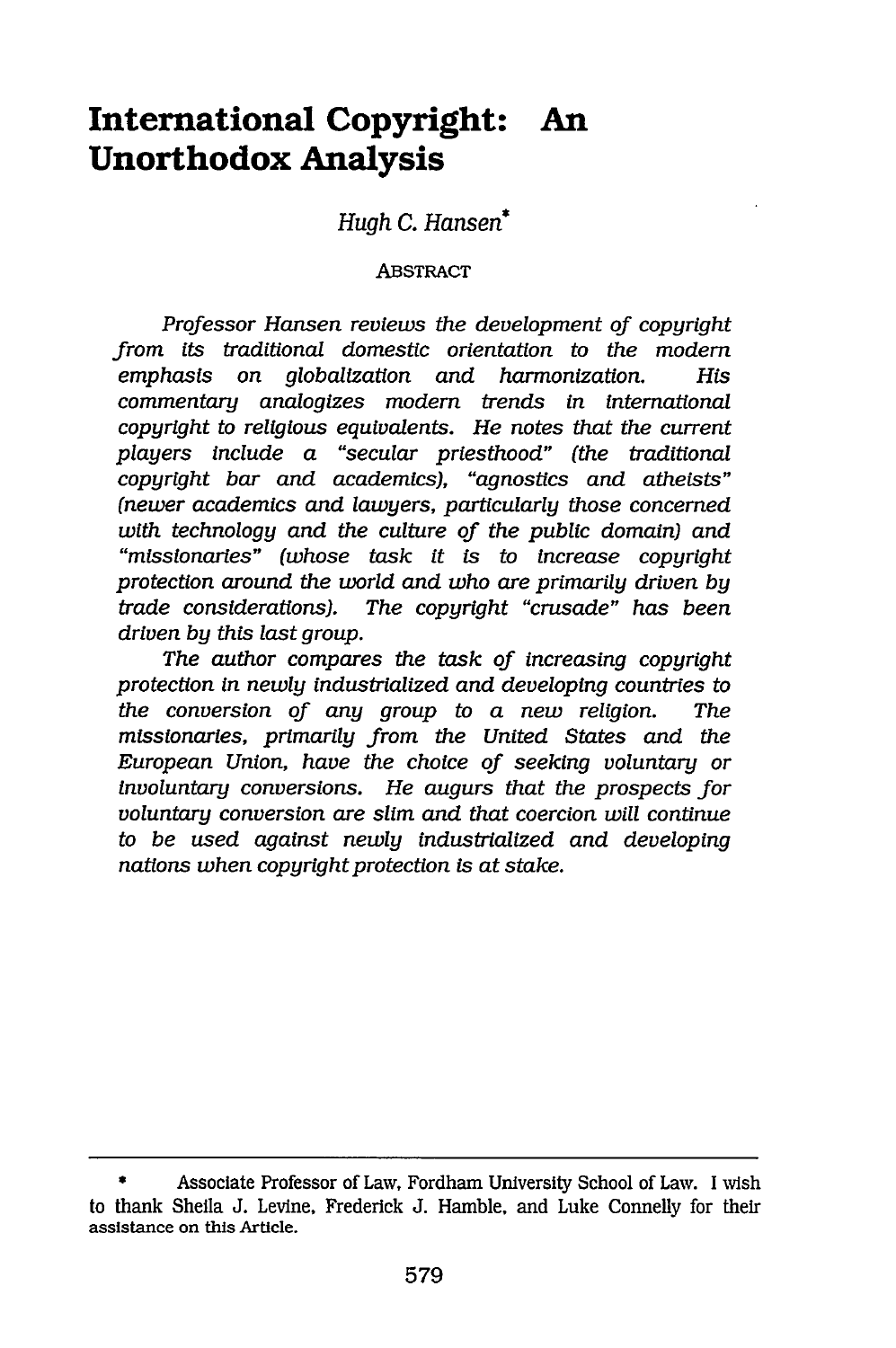#### TABLE OF CONTENTS

|                                       | 580 |
|---------------------------------------|-----|
|                                       | 582 |
|                                       | 585 |
| IV. THE CONVERSION OF THE UNINITIATED | 586 |
|                                       | 593 |

## I. INTRODUCTION

Until recently, copyright laws throughout the world were domestically-oriented. Copyright law is "territorial." Each nation determines the scope of protection and rights subject only to bilateral and multilateral agreements, which, before the Uruguay Round of the GATT negotiations and the adoption of the agreement on Trade-Related Aspects of Intellectual Property (TRIPS) were essentially unenforceable. <sup>1</sup>

Overall there were two systems: (1) the Anglo-American socalled "economic" system and (2) the French and Continental "author's rights" system with its concomitant fascination with "moral rights." Within each system, countries established regimes of protection that were economically and philosophically compatible with their cultures. The broader differences and even the differences within each system were of mostly academic interest, as there was little transnational interaction among those subject to the various laws.

This situation changed dramatically when copyright industries, such as motion pictures, music, and computer software and hardware, began to export their products around the world massively and successfully. The change was given additional impetus by the growth of exports in patent industries, such as pharmaceuticals, and the accompanying need for trademark protection abroad. Intellectual property became very important to the balance of trade and jobs. Government leaders, CEOs, and corporate boards in the United States and abroad took notice of the importance of intellectual property laws.

Government initiatives took two forms: a push by the United States to include protection for intellectual property in the

<sup>1.</sup> *See* Final Act Embodying the Results of the Uruguay Round of Multilateral Trade Negotiations, Apr. 15, 1994, Annex 1C: Agreement on Trade-Related Aspects of Intellectual Property Rights, 33 LL.M. 1197 (1994) [hereinafter TRIPS].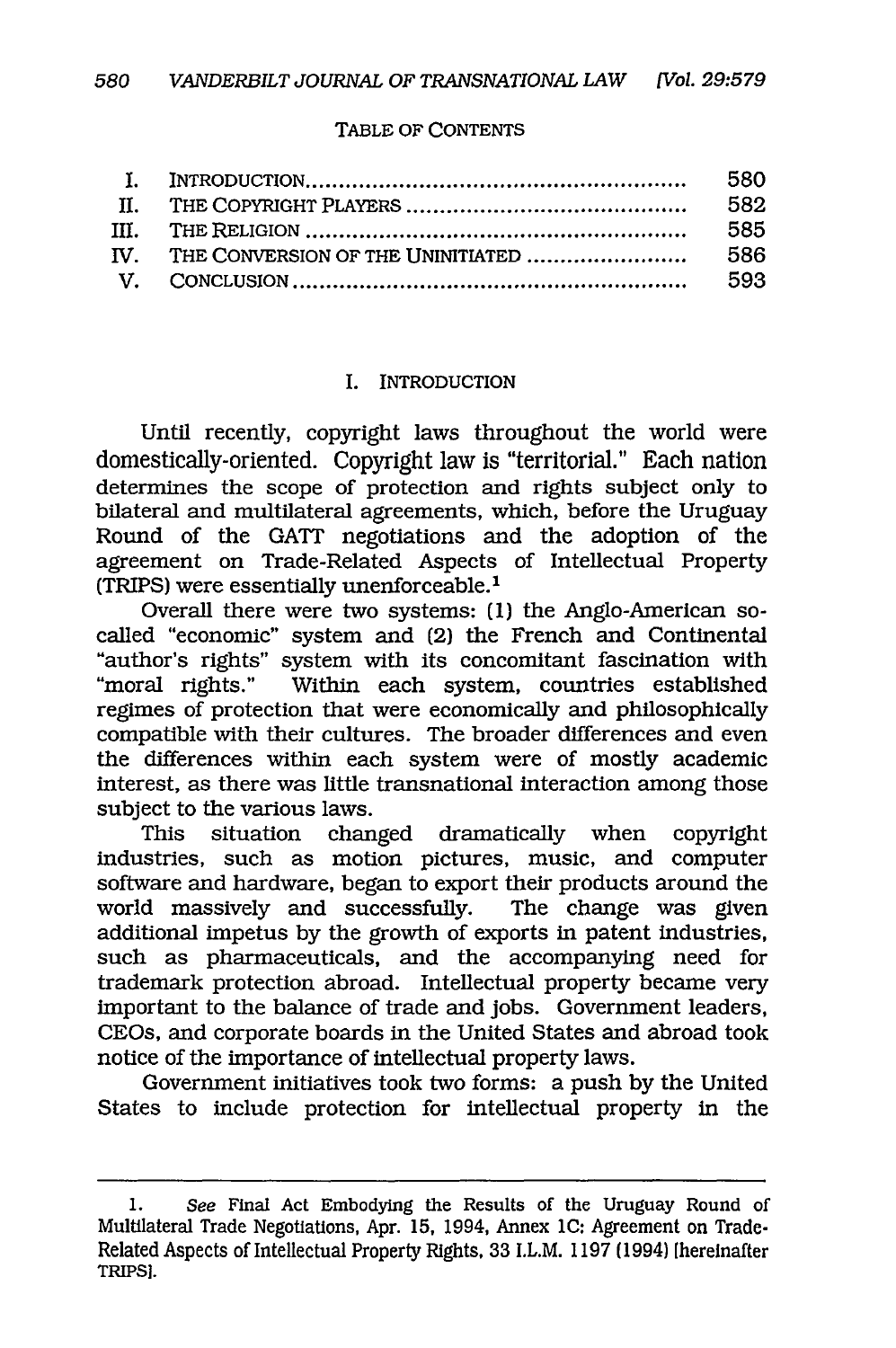Uruguay Round of GATT negotiations (TRIPS),2 and initiatives in Europe to increase patent<sup>3</sup> and copyright protection.<sup>4</sup> One of the purposes of the directives was to improve European competitiveness. <sup>5</sup>

2. *Id.*

3. See. e.g.. Common Position (EC) 4/94 adopted by the Council on 7 February 1994 with a view to adopting European Parliament and Council Directive on the legal protection of biotechnological inventions, 1994 O.J. **(C101)** 65 [hereinafter Biotech Directive]; Council Regulation 1768/92 of 18 June 1992 on the creation of a supplementary protection certificate of medicinal products, 1992 O.J. (L182) 1 [hereinafter Supplementary Patent Protection Regulation].

The proposed Biotech Directive was originally published in October 1988. A Common Position was reached in February 1994. After a second reading by Parliament and a reconciliation proceeding, it was unexpectedly defeated at the last moment by the European Parliament in March 1995. The process to adopt a biotech directive was started again in December 1995, when a new proposal was adopted by the Commission and sent to the Council. The Supplementary Protection Regulation was first proposed by the Commission in 1990 and became effective on January 2. 1993.

4. *See* Council Directive 91/250 of 14 May 1991 on the legal protection of computer programs, 1991 O.J. (L122) 42 [hereinafter Software Directive]; Common Position (EC) No. 20/95 adopted by the Council on 10 July 1995 with a view to adopting Directive 95/ /EC of the European Parliament and of the Council on the legal protection of databases, 1995 O.J. (C288) 14, 21. The European Parliament completed its second reading on December 14th, 1995, with nonsubstantive amendments recommended, A4-0290/95. The Commission then passed the proposed database directive as amended on to the Council, which adopted it on February 26, 1996. The European Parliament then gave final approval on March 11. 1996. European Parliament and Council Directive 96-9- EC of Mar. 11, 1996 [hereinafter Database Directive].

These two directives were intended to provide protection for expanded industries and, thus, revenue for the EU countries. *See Infra* notes 5, 13. The EU has also adopted other copyright directives on the rental and lending right, satellite broadcasting and retransmission, and term of protection. The motivation for the adoption of these directives had more to do with harmonization and Internal market efficiency matters than with international copyright or the creation of jobs.

5. "[Ilt is particularly important to ensure that appropriate legal protection Is available to computer programs and software generally, which will contribute to an environment favourable to investment and innovation by Community firms, thus permitting the Community industry to catch up with its competitors." Commission Green Paper on Copyright and the Challenge of Technology-Copyright Issues Requiring Immediate Action, COM (88) 172 final, at 175.

The **EC** Biotech Directive, *supra* note 3, was meant to establish a level of protection that would induce investment in research and development to compete with that in the United States and Japan. *See* ANNA BooY **&** AUDREY HORTON, SWEET **&** MAXWELL'S **E.C.** INTELLECTUAL PROPERTY MATERIALS 96 (1994) ("Different levels of patent protection available in Member states could make the E.C. a less attractive place to invest in biotechnological research when compared with the United States and Japan."); Biotech Directive, *supra* note **3,** at recital 3 ("[Plrotection of biotechnological inventions will definitely be of fundamental importance for the Community's industrial development."). Similarly, "the impetus [for the Supplementary Patent Protection Regulation] came from the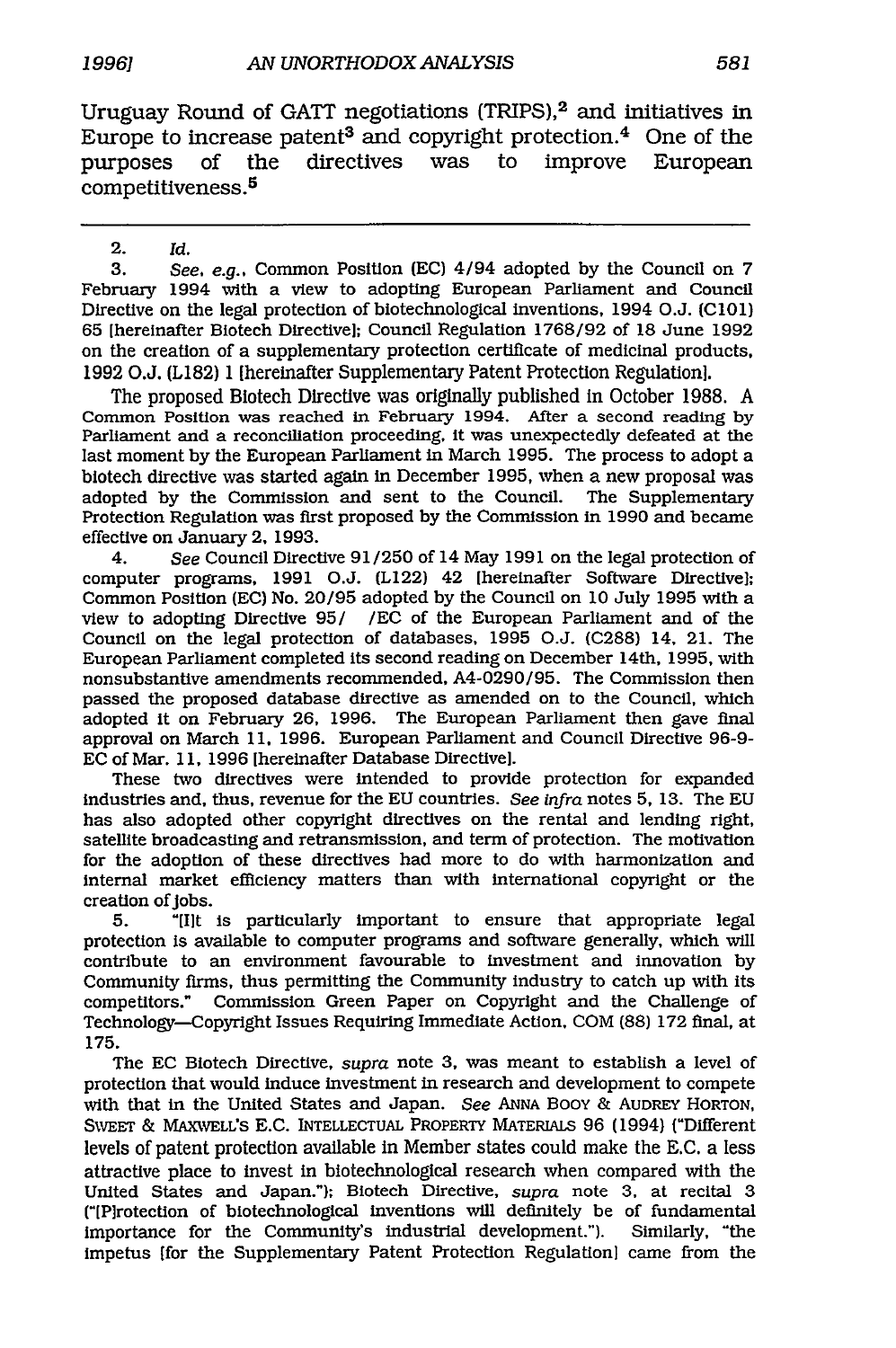The nations of the world can be divided broadly into three groups based upon their relationship to the production and consumption of intellectual property products: (1) net sellersexporters; (2) those with the resources and industries to become net sellers-exporters; and (3) net users-importers. The first group, whose main member was the United States, wanted broad protection worldwide. The second group, which included some members of the European Community, also wanted broad protection worldwide and, in addition, wanted to increase protection domestically to give more incentives to their industries to create and compete domestically and abroad.<sup>6</sup> The third group, mainly developing and newly industrialized nations, sought to limit protection at least within their borders.

While those in groups one and two may have had disputes and concerns among themselves,<sup>7</sup> they were for the most part united on the position that they wanted much greater protection in the countries in group three. Obtaining this protection would require the conversion of those who were not true believers in the value of copyright or other forms of intellectual property.

This commentary attempts to address some of the problems that the United States and others faced in bringing about that conversion. The first question was who would be on the front line of the proselytizing efforts.

## II. THE COPYRIGHT PLAYERS

*The Secular Priesthood.* Until approximately fifteen to twenty years ago, copyright law was the province of a small bar and an even smaller cadre of law professors. The numbers were small because of the complexity of the law, the limited amount of

enactment of similar legislation in the United States and Japan, to ensure the competitive position of the E.C.'s pharmaceutical industry...." Booy & HORTON, *supra,* at 147.

*<sup>6.</sup> See supra* notes 4, 5; *Infra* note 13.

<sup>7.</sup> The EU Database Directive and the Duration of Term Directives have reciprocity provisions that limit the ability of United States companies and nationals to take advantage of increased protection given to EU companies and nationals. *See* Database Directive. *supra* note 4. art. 11 (sui generis unauthorized-extraction right restricted to EU nationals, companies with habitual residence in the EU, or companies with a registered office In a member state with a continuous link with economy of a member state, §§ 1-2; nationals of other states may get protection when similar protection is granted In their country, § **3);** Council Directive 93/98 of 29 October 1993 Harmonizing the Term of Protection of Copyright and Certain Related Rights, art. 7(2), 1993 O.J. (L290) 9 (The "rule of shorter term" provision precludes life-plus-70-year term to works of U.S. companies and nationals.).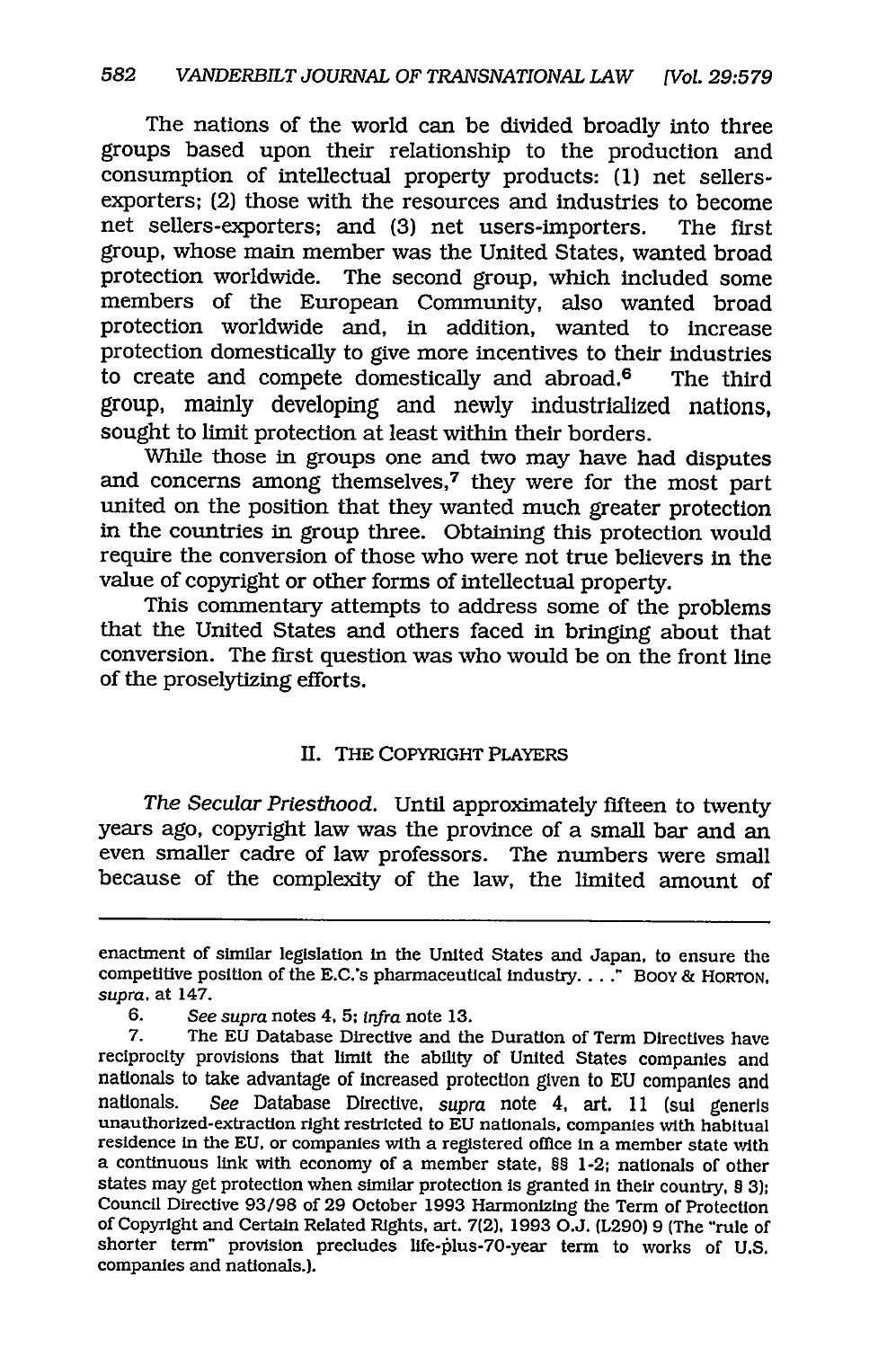copyright work, and the relatively few schools that taught it on a continuous and serious basis. practiced and wrote about copyright law in the context of traditional copyright industries: publishing, theater, motion pictures, music, and art. The lawyers related emotionally to the creators. No doubt many at one time may have had aspirations to be writers or other types of creators themselves. Regardless of what the doctrine stated,<sup>8</sup> and without necessarily articulating this view in terms of natural law, they nonetheless believed that creators were entitled to copyright in their works. <sup>9</sup>

These lawyers and professors, who were primarily based in New York (with the later addition of Los Angeles) formed what amounted to a secular priesthood protecting the esoteric secrets of idea/expression, conceptual separability, and originality.10 Copyright work was attractive because it presented the opportunity to work in one of the most, if not *the* most,

9. In John Locke's view of natural law, a person's individual effort or labor created an individual property interest. Natural law did not require balancing the laborer's property right against anyone else's needs as long as there was enough raw material left for others:

The labor of his body and the work of his hands .. . are properly his. Whatsoever then he removes out of the state that nature has provided and left it *in,* he has mixed his labor with, and joined to it something that is his own, and thereby makes it his property. . . . For this labor being the unquestionable property of the laborer, no [person] but he can have a right to what that is once joined to. at least where there is enough and as good left in common for others.

**JOHN** LOCKE, THE **SECOND** TREATISE OF **GOVERNMENT** 17 (Thomas P. Peardon ed., Bobbs-Merrill 1952) (1690). For analyses of John Locke's natural-law theory in the context of intellectual property see Wendy J. Gordon, *A Property Right in Self-Expression: Equality and Individualism In the Natural Law of Intellectual Property,* 102 YALE L.J. 1533 (1993); Alfred C. Yen, *Restoring the Natural Law: Copyright as Labor and Possession,* 51 OHIO **ST. L.J. 517** (1990).

10. Concerning this analogy, the author refers to priesthoods in ancient Greek and Roman times and not ones as found today.

**<sup>8.</sup>** Copyright doctrine for the most part rejects the view that authors are entitled to protection from the very fact of creation. Rather, the doctrine states that copyright laws are designed to primarily benefit the public by providing incentives to creation. Under this view, the benefits authors receive from the copyright laws are a means to an end and not the end in itself. *See. e.g.,* Sony Corp. v. Universal City Studios, Inc., 464 U.S. 417, 429 (1984) ("[Mlonopoly privileges that Congress may authorize are neither unlimited nor primarily designed to provide a special private benefit. Rather, the limited grant Is a means by which an important public purpose may be achieved."); United States v. Paramount Pictures, Inc., 334 U.S. 131, 158 (1948) ("[Clopyright law... makes reward to the owner a secondary consideration."); Fox Film Corp. v. Doyal, 286 U.S. 123, 127 (1932) ("[S]ole interest of the United States and the primary object in conferring the monopoly lie in the general benefits derived by the public from the labors of authors.").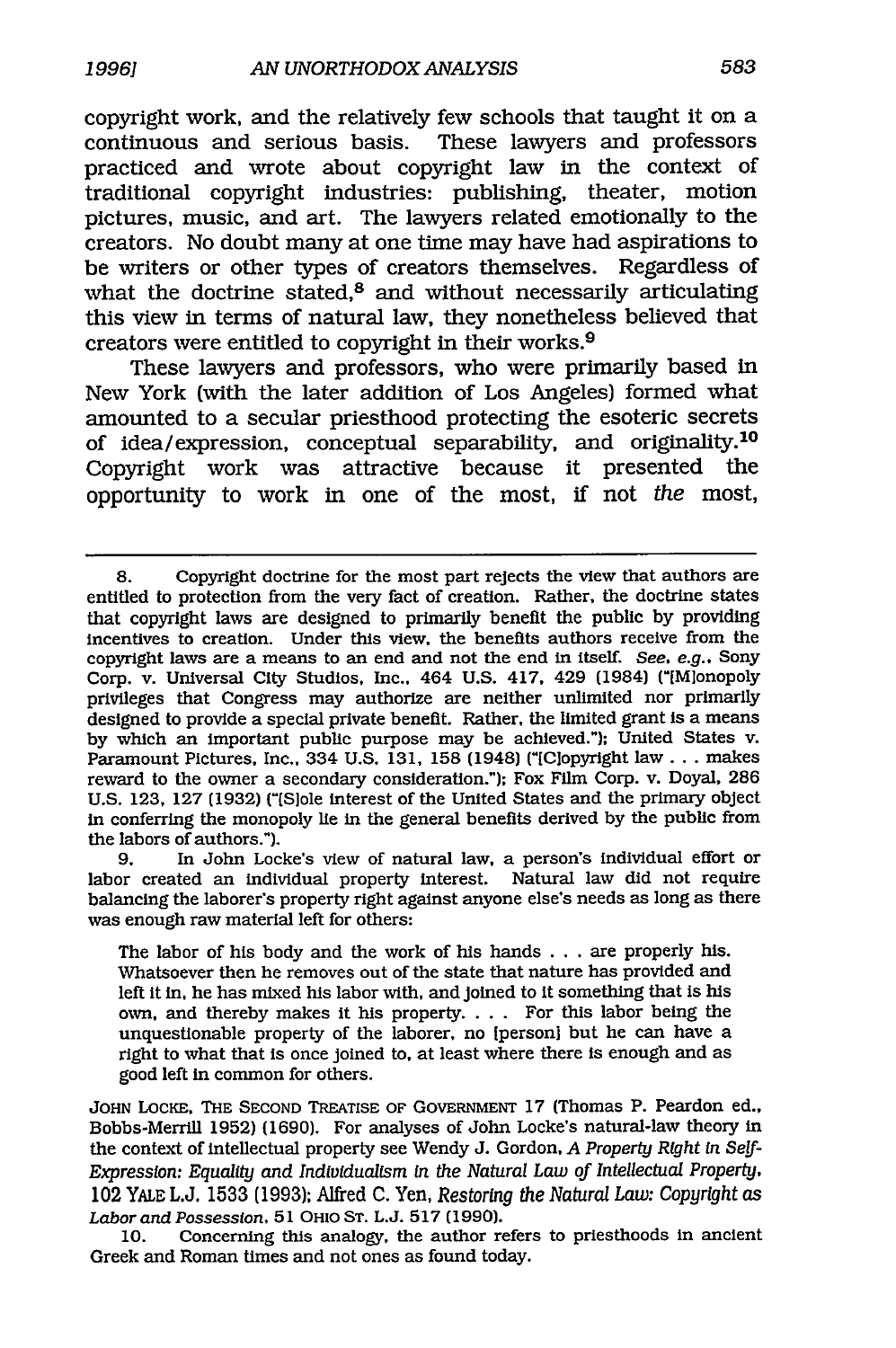intellectually challenging and interesting areas of the law.<sup>11</sup> Copyright also provided the opportunity to work with interesting, sometimes very gifted, people and with creative and engaging works.

International law and international trade were not of interest to most of these lawyers or their clients. To a large extent, they have remained outside of the international battles.

*The Agnostics and Atheists.* Many newcomers to copyright in the last ten to fifteen years, especially those in academia, do not accept the basic assumptions about creation and ownership long shared by the copyright community. Many do not identify with creators but rather with users: Internet (net) users, developing nations, consumers, small competitors, and creators of derivative works. These newcomers to copyright came of age in a time when protection was broadly applied to utilitarian works, such as computer programs, and international copyright became trade oriented. They sensed that something was wrong with the Copyright owners were not the Oscar Hammersteins but the Time Warners, Sonys, and MCAs. Whereas the secular priests were and are technically challenged, this new breed not only feels at home on the net but is creating web sites, home pages, and teaching cyberspace law.

If this group ever had a high-protection faith in copyright, they lost it. Today they are imbued with the culture of the public domain-a "living and vibrant" public domain. This group believes that the public domain will protect those on the net, increase competition, allow cultural self-determination, and make multinational corporations atone for their sins. This is an unlikely group to enlist in the foreign copyright crusades.

*The Missionaries.* The copyright crusade in large part has been driven by trade considerations. It is not surprising to find people with backgrounds in this area (both inside and outside of government) at the forefront of the conversion effort. Joining them are lawyers for multinational corporations and trade associations, some of whom were in the secular priesthood. In addition, those entrusted with the protection of intellectual property in the European Union (EU) and in the United States government have played key roles. The effort has attracted people with considerable skill and ability and, to date, has been remarkably successful. Still, much work remains to be done before it can be assured that all souls have been saved.

<sup>11.</sup> In addition to teaching copyright law, this author has taught constitutional law, constitutional criminal law. antitrust, federal courts, **EU** intellectual property law, and trademark law. The author finds copyright law to be the most intellectually challenging.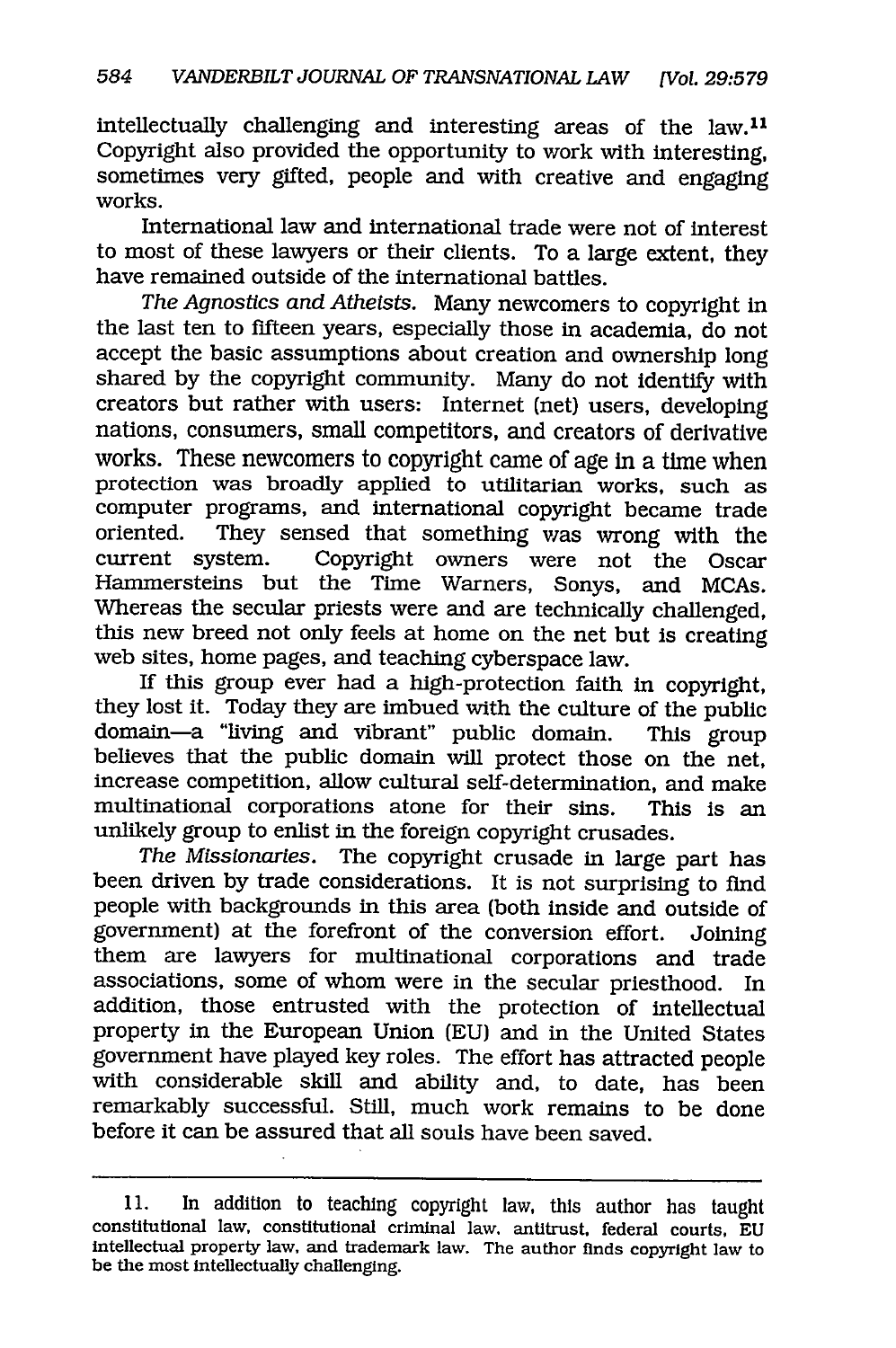#### III. THE RELIGION

Wholesale conversion needs the tools of religion, and fundamentalist religion at that. Certain truths are revealed and meant to be learned, not debated. The intellectually complex points of copyright law are for seminary discussion over wine. Here, high protection is the key. The public domain is not a place where you will find Robin Hood in Sherwood Forest righting economic wrongs. Rather, the public domain is a place where bandits replenish supplies so they may cross the border to loot and plunder copyrighted works. For long forays into copyrighted lands, these public domain bandits are hidden and fed **by** consumers who want something for nothing and who have an apparently insatiable appetite for unprotected works.

As with all fundamentalist religions, this one has fundamental truths. One truth is that computer programs must be protected as literary works.<sup>12</sup> The words "sui generis protection" would produce gasps from the faithful. Another truth is that a high level of protection for intellectual property would lead to more investment and jobs.<sup>13</sup> A third truth is that so-

13. *See supra* note 5. The Database Directive is also intended to provide protection for expanded industries and, thus, revenue for the EU countries. Recently, a member of the European Parliament's Legal Affairs Committee, Ana Palacio Vallelersundi (Spain), stated that she hoped that "the level of protection afforded by the [directive] and its application throughout the [EU] internal market will help to strengthen investment in this key sector and to create jobs." Euro *Parliament Approves Legislation on Copyright Protection of Databases.* 10 World Intell. Prop. Rep. (BNA) 43 (Feb. 1996).

The Group of Seven ministerial conference, organized by the European Commission last February, concluded that "high levels of legal and technical protection of creative content" will be essential to ensure the .necessary climate for the investment needed for the development of the information society."

The [United States] has always had strong copyright laws, allowing producers to enjoy full control over the exploitation of films. The alliance

. . . .

<sup>12.</sup> The reasons for protecting computer programs as literary works had much to do with the fact that this was the regime in the United States and all countries adhering to the Berne Convention already had protection for literary works in place. This tradition of protection worked well in the early judicial protection of computer programs. See Whelan Assoc. v. Jaslow Dental Lab. Inc., 797 F.2d 1222 (3d Cir. 1986), *cert. denied,* 479 U.S. 1031 (1987). *But see* Computer Assoc. Int'l v. Altai Inc., 928 F.2d 693 (2d Cir. 1992). A sui generis regime, on the other hand, would require adoption of a new law by every country in the world. This would follow endless debate on the multilateral level on what and how much to protect. The result would be an uncertain future as to what, if anything, would make it into the national laws, without much hope of uniformity. Even a world of relatively low protection such as that advanced in *Altai* would be preferable.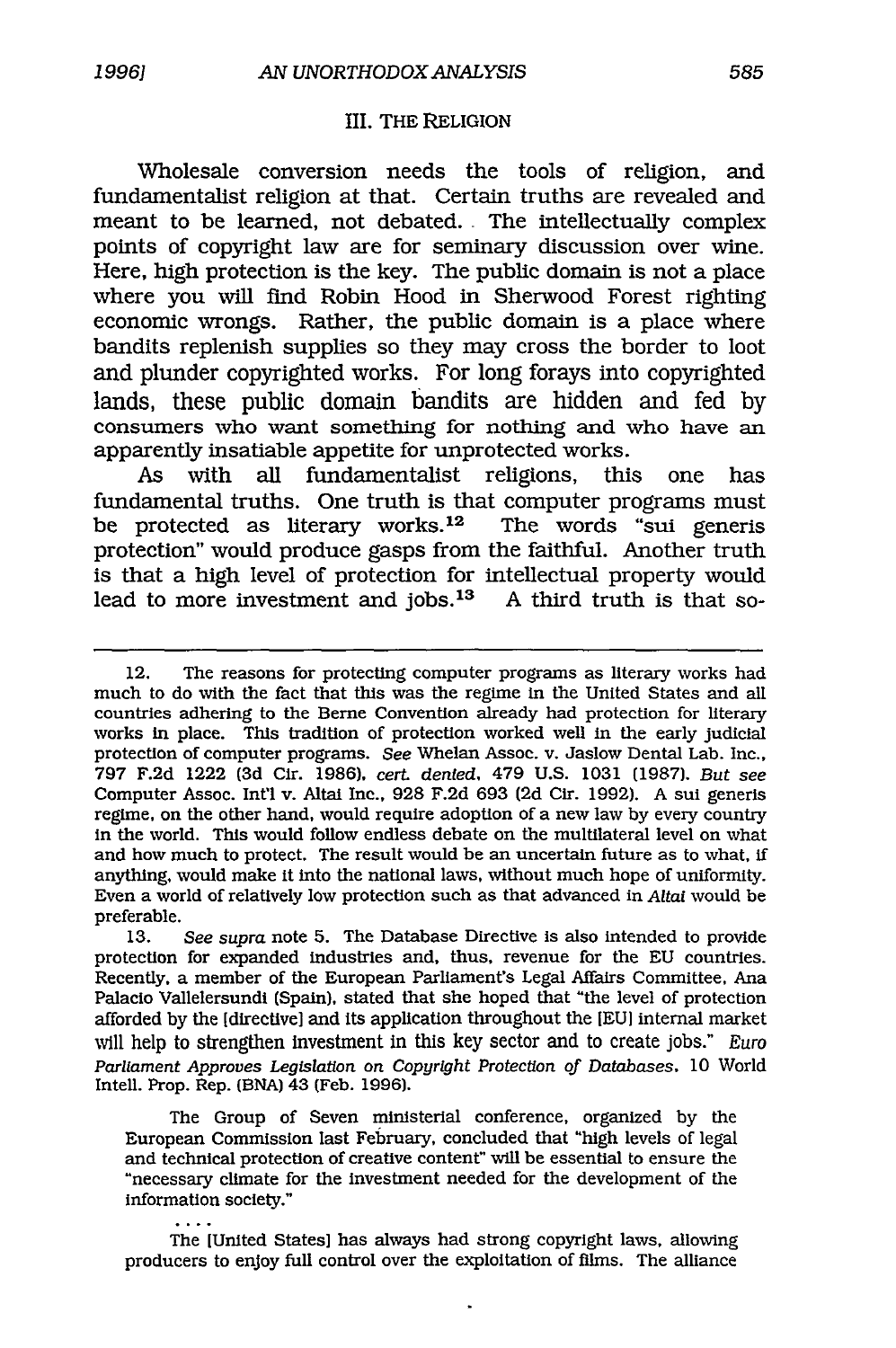called "national treatment" is the way to increase protection for all and that "reciprocity" is the nationalistic work of the devil.<sup>14</sup>

The faith in national treatment, which required action as well as belief, was harder for the righteous to adhere to fully. The United States inserted a reciprocity provision in its sui generis legislation to protect semiconductor computer chips.<sup>15</sup> The EU inserted reciprocity provisions in the proposed Database Directive and the term directive. 16 Even the Berne Convention allows for reciprocity in some circumstances.<sup>17</sup> However, the slips and falls of our leaders do not mean that religious truths are false, only that the flesh is weak. The TRIPS Agreement, recognizing this, requires national treatment.18

## IV. THE CONVERSION OF THE UNINITIATED

Once you have a religion and missionaries, how do you convert the uninitiated? There are two broad approaches to conversion: voluntary and involuntary.

*Voluntary conversion.* Voluntary conversion Is obviously the ideal. How does one achieve this? One way is by example. People see how you live your life and are impressed. They want to have the inner glow that they see in you. This way is somewhat problematic for the United States. If there is an inner glow, it has not been strong enough to be seen from abroad.

The United States did not provide protection for foreign works for over 100 years. When the United States finally did begin to provide protection, it imposed a requirement that books be manufactured in the United States in order to protect the domestic printing industry. The United States imposed a system of formalities, the main purpose of which seemed to be to throw works into the public domain, including many famous foreign works. It just recently joined the Berne Convention, and did so

[of European film producers] argues this has been a significant factor In the strength of the [United States] in the global entertainment market.

15. Semiconductor Chip Act, 17 U.S.C.A. § 901, § 902(a) (1), § 914 (1995).

16. *See supra* note 7.

17. Berne Convention for the Protection of Literary and Artistic Works, Sept. *9,* 1886, *as last revised* July 24, 1971, art. 7(8), 828 U.N.T.S. 221.

18. *See* TRIPS, *supra* note **1,** art. **3.** 33 I.L.M. at 1199.

Robert Rice, *Gunning for the Pirates: The Film Industry Faces New Concerns over Copyright,* FIN. TIMES, Feb. 6, 1996, at 11.

<sup>14. &</sup>quot;National treatment" is a phrase which means that in country X a work originating in a foreign country will be given the same protection as works created in country X. "Reciprocity" means that in country X a work of foreign origin will only be given the protection to which that work is entitled in its country of origin.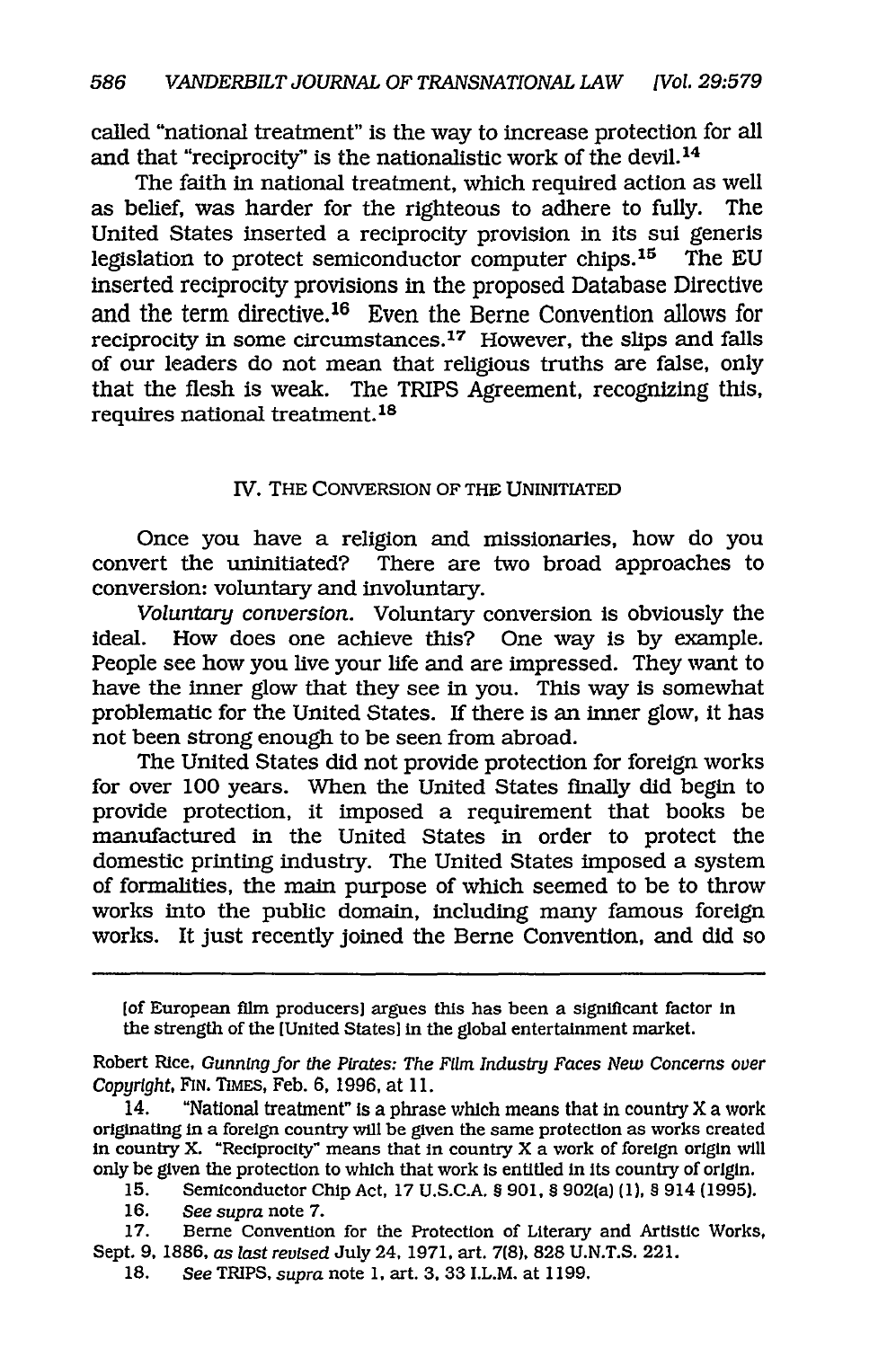only because other nations told it repeatedly, "If you are going to preach the religion, you must join the Church."

The U.S. consumer views intellectual property as a hindrance to immediate gratification and home-taping as something guaranteed by the Bill of Rights. United States corporations believe the French view of moral rights is sentimental slop. The proposed legislation in the U.S. Congress for a copyright term of life plus seventy years<sup>19</sup> stands a chance only in the event money flows from Europe to the United States, which is not a copyright concern but a balance of trade concern. Thus, conversion by example is a tough row to hoe.

A second traditional conversion argument focuses on the existence of an afterlife and one's place in it. While the copyright faithful might believe that the "free access" or "pro-user" people will have some explaining to do, even they will concede that one's chances for salvation are not at stake.

A third argument for conversion is to show how the person will benefit. The consuming public, however, benefits in the short run from free access to intellectual property much as it does when a truck is hijacked and the goods are sold below cost. Moreover, some livelihoods in developing countries may be based upon "pirate" industries. Jobs will be lost, and it may not be apparent or obvious how protection of intellectual property will produce new jobs in those countries, if in fact it will. It may well be that the globalization of intellectual property is going to produce economic winners and losers, with little hope in the short run for the losers to change their status.

The benefit argument is that the protection of intellectual property will produce investment in new or current industries that, in the long run, will produce income and jobs. It has been said that "[i]n the long run, we are all dead,"<sup>20</sup> and it is usually short-run arguments that the "person in the street" cares about.

A fourth argument is that although in the short run it will cost money to pay for intellectual property, this cost is as morally appropriate and necessary as paying for food, transportation, and consumer goods. In short, it is simply wrong to take someone else's intellectual property. While this principle is undoubtedly correct, there are obstacles to winning converts on these grounds. First, the consuming public wants goods at lower prices and shows little concern for how it gets them. If a consumer is told that the expensive product being sold at a low price was stolen

<sup>19.</sup> **S.** 483, 104th Cong., 2d Sess. (1995); H.R. 989, 104th Cong., 2d Sess. (1995).

<sup>20.</sup> JOHN M. KEYNES, A TRACT ON MONETARY POLICY 88 (1924).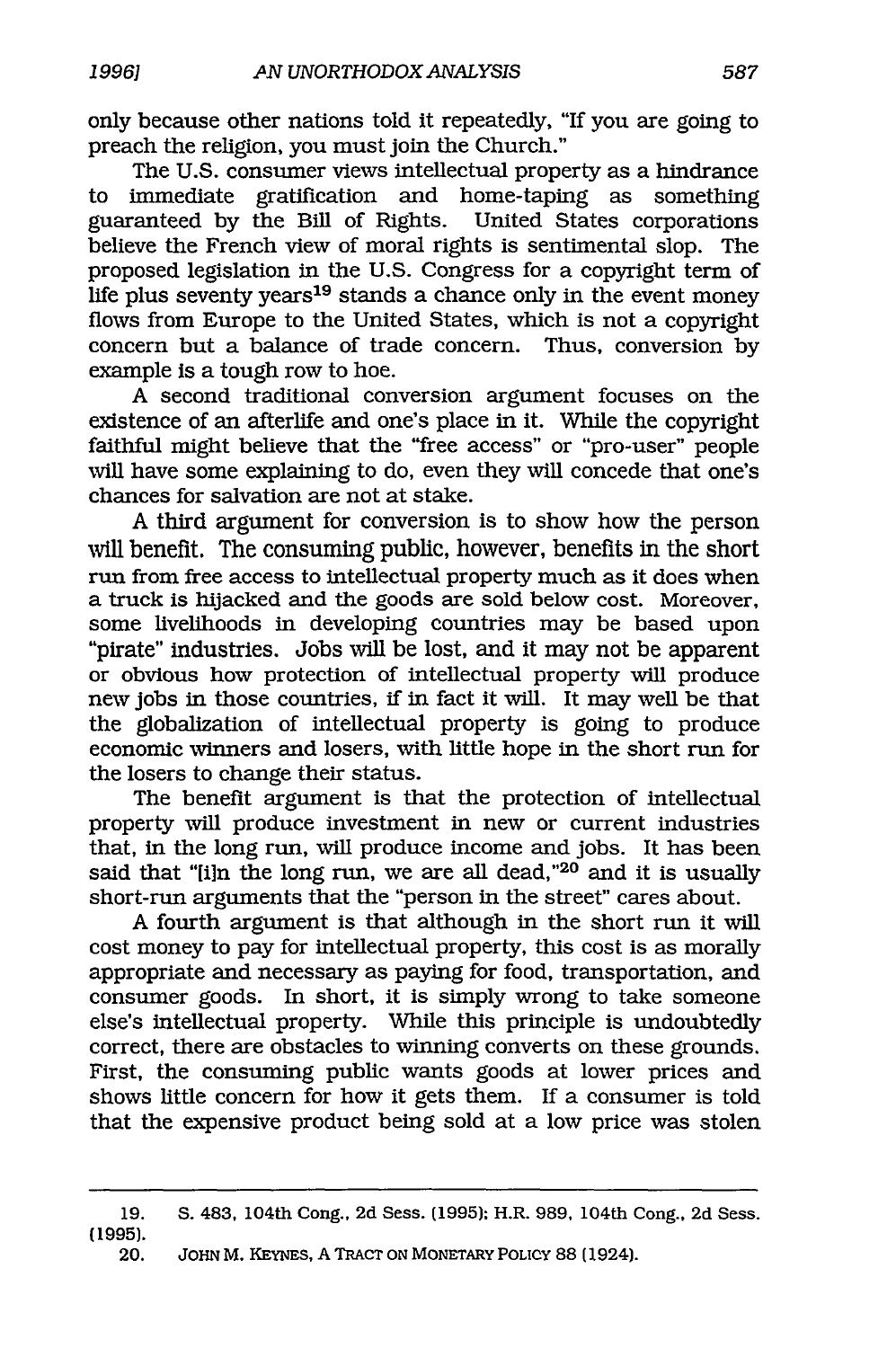from a truck, the consumer's main concern may be the validity of the warranty.

Second, even if consumers were concerned with the morality of theft, they generally do not treat or value intellectual property in the same way that they do tangible property. For example, if a videotape of a movie costs forty-nine dollars, only a few dollars of that amount represents the costs of manufacturing and delivering the tangible property—the cassette. At least forty dollars, and probably more, of the cost is for the intangible property-the movie. Everybody thinks it wrong to shoplift the videocassette from a store. On the other hand, almost everybody considers it appropriate to videotape that same forty dollar movie from a television set. Thus, it appears that the inexpensive but tangible videocassette is valued more than the expensive but intangible intellectual property.<sup>21</sup>

If the short-run self-interest of the people is an obstacle to conversion, the next step is converting the intellectual and power elites who may appreciate long-run benefits. In time, the religion can be passed on, imposed on, or trickled-down to the people. The problem is that intellectual and power elites are used to imposing their views on others, not vice versa. An idea, whatever its merits, may be resisted because of its origin, particularly if it originates abroad. Autonomy, while not appropriate for the masses, becomes a mantra for the elites.

This is true for developed as well as developing nations. There are two recent examples. The first example is in the United

Second, consumers were home-taping long before *Sony* was decided in the Supreme Court and after the Ninth Circuit in *Sony* had held that home-taping was a violation of copyright law. Home-taping, therefore, was not the result of the Supreme Court's decision, however construed by the public.

<sup>21.</sup> It is no response to this illustration, as a speaker said at a recent conference at the New York University School of Law, that the Supreme Court held that home-taping is legal in *Sony Corp. of America v. Universal City Studios, Inc.,* 464 U.S. 417 (1984). Engelberg Center on Innovation Law and Policy, The Culture and Economics of Participation in an International Intellectual Property Regime (March 12, 1996) (unpublished Roundtable discussion).

First, the Supreme Court in a 5-4 decision only held that "time-shifting" is a fair use; it did not reach the issue of whether "librarying" is a fair use, which is the home-taping practice analogous to buying or shoplifting a videocassette. Moreover. there were not five votes for holding that librarying was a fair use. *See* Jonathan Band & Andrew J. McLaughlin, *The Marshall Papers: A Peek Behind the Scenes at the Making of* Sony v. Universal, 7 COLUM.-VLA J.L. & ARTs 427 (1993) (key to Justices Brennan and O'Connor's concurrence was lack of harm in timeshifting).

Third, even if the Court had ruled that home-taping for all purposes was a fair use, this would only have shown that a majority of the Court shared the same relative valuation of tangible and intellectual property as the consuming public. It would reinforce the point in the text, not refute it.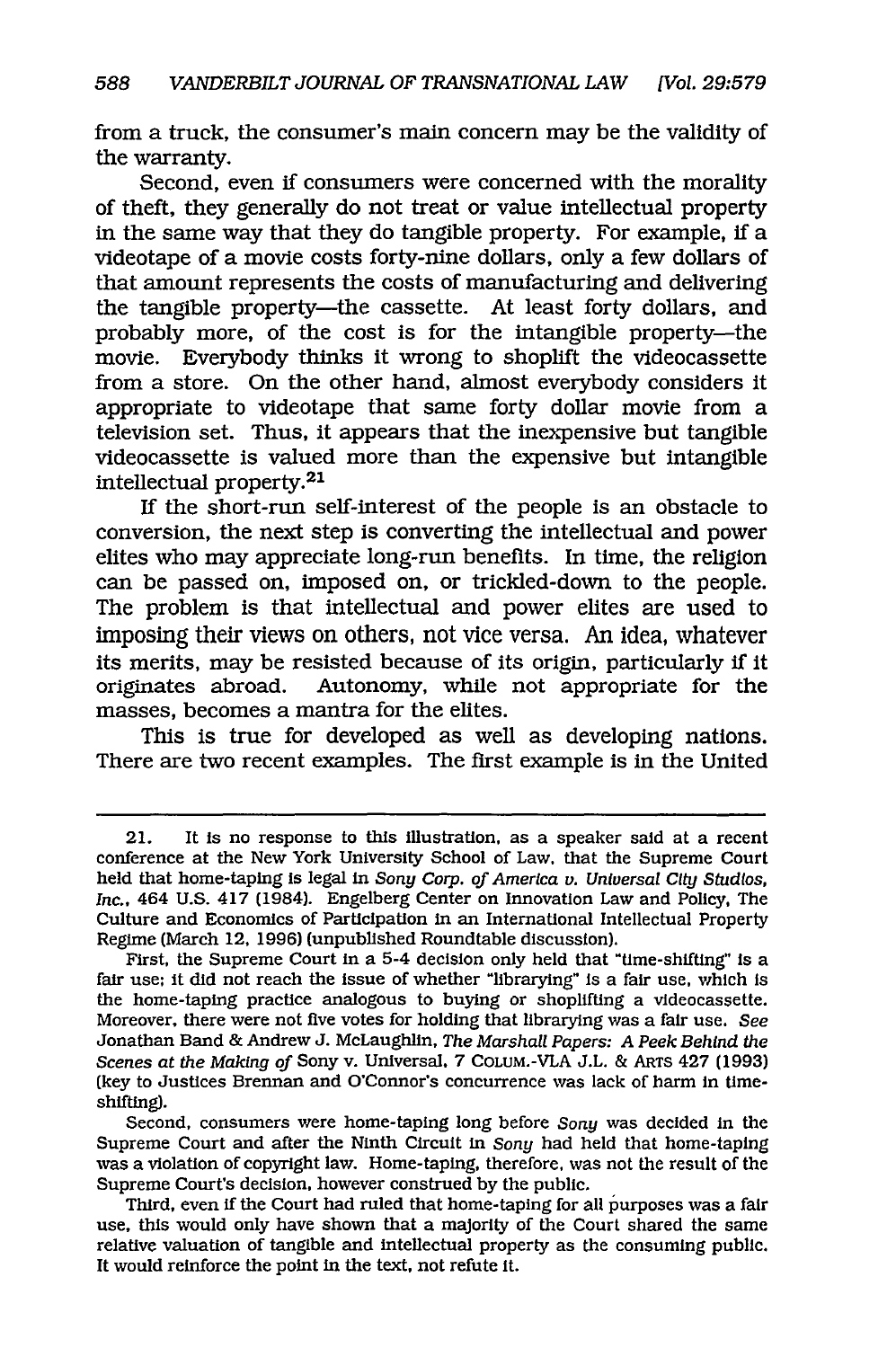States. Both the secular priests and agnostics are upset with the changes in U.S. law mandated by TRIPS.<sup>22</sup> Repeatedly one hears concerns that changes in copyright law that derive from international obligations do not give due regard to the Copyright and Patent Clause in the U.S. Constitution.<sup>23</sup> Moreover, there is fear that limitations on copyright set forth by the Supreme Court (for instance, in *Feist2 <sup>4</sup> ),* will not be respected.

Whatever the merits of these arguments, disregard of the Constitution or Supreme Court opinions is not a recent phenomenon. Despite the fact that Professor Melville Nimmer raised the constitutional problems with various aspects of copyright law in his original treatise on the 1909 Copyright Act, <sup>25</sup> few litigants 26 or academics have sought to develop those points even after many years. Moreover, a number of Supreme Court opinions have been ignored or not followed by lower courts.<sup>27</sup>

24. Feist Publications v. Rural Tel. Serv. Co., 499 U.S. 340 (1991).

25. MELVILLE B. NIMMER, NIMMER ON COPYRIGHT ch. **1** (1975). It appears from examining a 1975 version of the treatise that the constitutional problems in copyright law were discussed in the treatise at least as of 1972, and may have been discussed as early as when it was first published in 1963. *Id.*

26. For instance, no litigant, amicus curiae, or commentator raised, or discussed with regard to *Community for Creative Non-Violence v. Reid,* 490 U.S. 730 (1989), the issue that the work-made-for-hire doctrine, which bypasses the creator and calls the employer or hiring party the "author," is a legal fiction that violates the "author" requirement of U.S. CONST. art. I., § **8,** cl. 8. *See* NIMMER, *supra* note 25, § 6.3.

27. For example, in broadly worded opinions, the Supreme Court in *Sears, Roebuck & Co. v. Stff el Co.,* 376 U.S. 225 (1964) and *Compco Corp. v. Day-Brite Lighting.* 376 U.S. 234 (1964), seemed to preempt much of the law of unfair competition and bar protection for three-dimensional trademarks. In *Compco* the Court stated:

That an article copied from an unpatented article could be made in some other way, that the design is "nonfunctional" and not essential to the use of either article, that the configuration of the article copied may have a "secondary meaning" which identifies the maker to the trade, or that there may be "confusion" among purchasers as to which article is which or as to who is the maker, may be relevant evidence in applying a State's law requiring such precautions as labeling; however, and regardless of the copier's motives, neither these facts nor any others can furnish a basis for imposing liability for or prohibiting the actual acts of copying and selling.

376 U.S. at 238. Lower courts largely ignored these two cases and, twelve years later, the Eighth Circuit held, in effect, that both Supreme Court opinions consisted entirely of dicta. *See* Truck Equip. Service Co. v. Fruehauf Corp.. 536 F.2d 1210, 1214 (8th Cir. 1976). Of course, the Supreme Court also ignored the above language and the policies espoused in *Sears* and *Compco* when it held not only that three-dimensional trade dress could be protected with secondary meaning but that such trade dress could be protected without secondary

<sup>22.</sup> *See* Uruguay Round Agreements Act, Pub. L. No. 103-465, 108 Stat. 4809 (1994) [hereinafter URAA].

<sup>23.</sup> U.S. CONST. art. **I.,** § **8,** cl. **8.**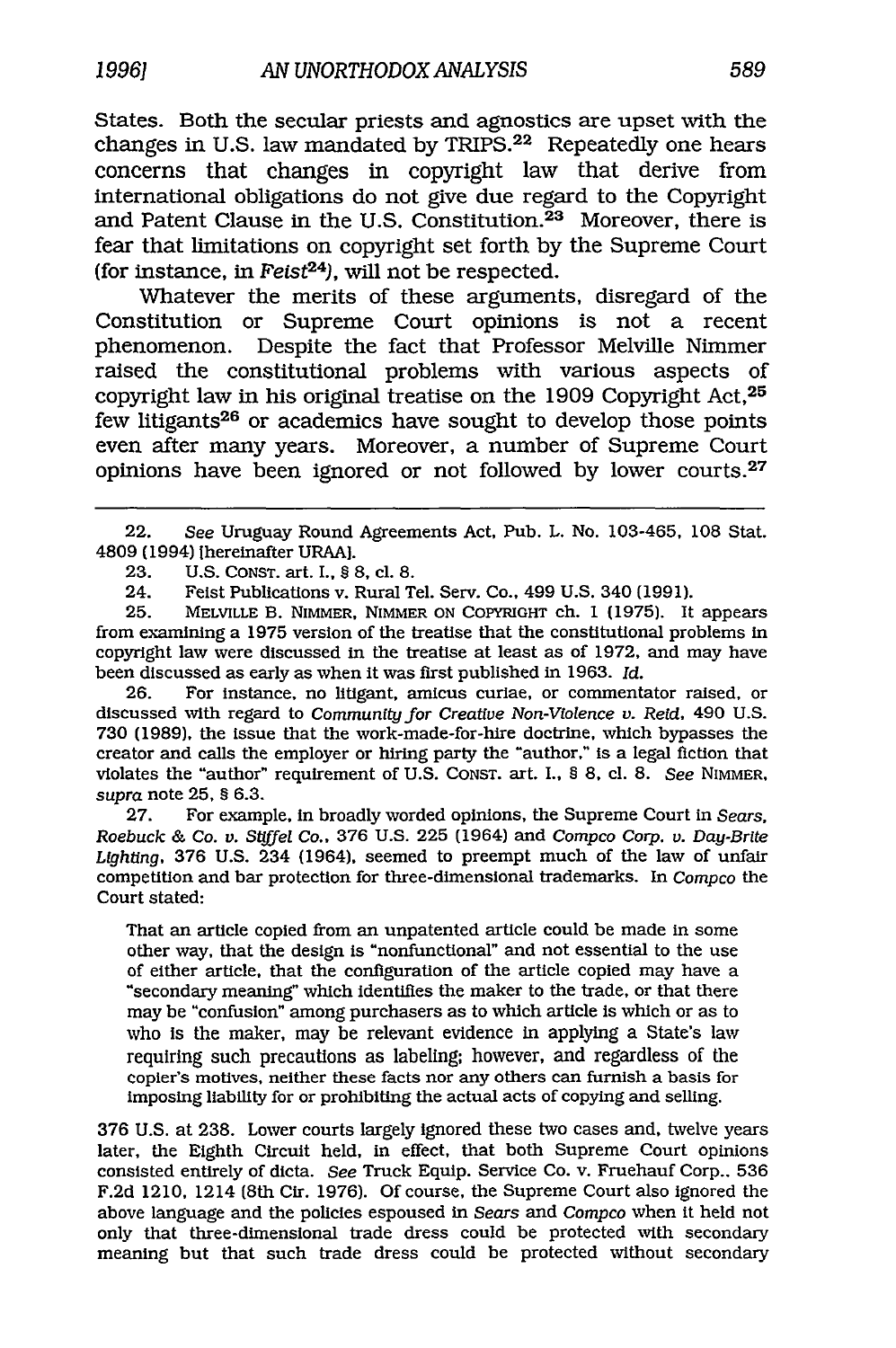Similarly, the Court itself has sometimes ignored, manipulated, or distorted its own precedents. 28 Even the exalted *Feist* opinion has been given lip service by some lower courts, including one on which retired Justice Powell was a member of the panel.<sup>29</sup>

While the recent changes in copyright law raise legitimate concerns, the concerns are no greater than those that existed before without much complaint. What might be particularly upsetting to both the secular priests and the agnostics is that these changes have been imposed from abroad, with little or no consideration of their views. Copyright is their area, and they are territorial about it. The message to the international set is: Mess around with tariffs, anti-dumping provisions and the like, but leave copyright to us.

The second example is in the United Kingdom. In the United Kingdom high protection is gospel and there are no known agnostics. Both television listings and government statutes have been protected under copyright law,30 which the secular priests in

meaning. Two Pesos, Inc. v. Taco Cabana, Inc., 112 S.Ct. 2753, 2758 (1992). While *Two Pesos* was decided under § 43(a) of the Lanham Act, 15 U.S.C. § 1125(a) (1994), there was no indication by the Court that state unfair competition or trademark law, which first protected trade dress, could not continue to do so.

28. In *Mazer v. Stein,* 347 U.S. 201, 217 (1954), the Court interpreted (manipulated) the "explanation/use" holding of *Baker v. Selden,* 101 U.S. *99,* 104 (1879), which would have prevented the protection for applied art, to merely state that the "protection is given only to the expression of the idea-not the idea itself." In *Campbell v. Acuff-Rose Music, Inc.,* 114 **S.** Ct. 1164 (1994). the Court took the statement in *Sony Corp. of America v. Universal City Studios, Inc..* 464 U.S. 417, 449 (1984), that if the allegedly infringing device "were used to make copies for a commercial or profit-making purpose, such use would presumptively **be** unfair," to stand only for the proposition that commercial use "is a factor that tends to weigh against a finding of fair use." *See also* the discussion of *Sears and Compco* and *two Pesos. supra* note 27. Perhaps the Court applied a better policy in the later cases, but it is clear that deference was not given to its earlier pronouncements.

29. U.S. Payphone, Inc. v. Executives Unltd. of Durham, Inc.. 18 U.S.P.Q. 2d 2049, 2050 (4th Cir. 1991) (per curiam) (Unpublished opinion not subject to citation in Fourth Circuit) (Reference guidebook that provided information for coin-operated telephone market including 51-page section on state tariffs infringed when defendants copied this section verbatim). The court stated,

The evidence suggests that the Tariff Section could have been organized in many different ways and that Payphone expended a great deal of time creating the single-page-per-view format. The Guide, according to Payphone, is the result of hundreds of hours of reviewing, analyzing. and interpreting state tariffs and regulations.

*Id.*

30. *See* Copyrights, Designs and Patents Act of 1988, ch. 48. § 164 (U.K.) (copyright protection for acts of Parliament); BBC v. Time Out, 1984 F.S.R. 64 (copyright protection for television listings); Broadcasting Act of 1990, ch. 2. § 176 & sched. 17 (U.K.) (compulsory licenses for television listings).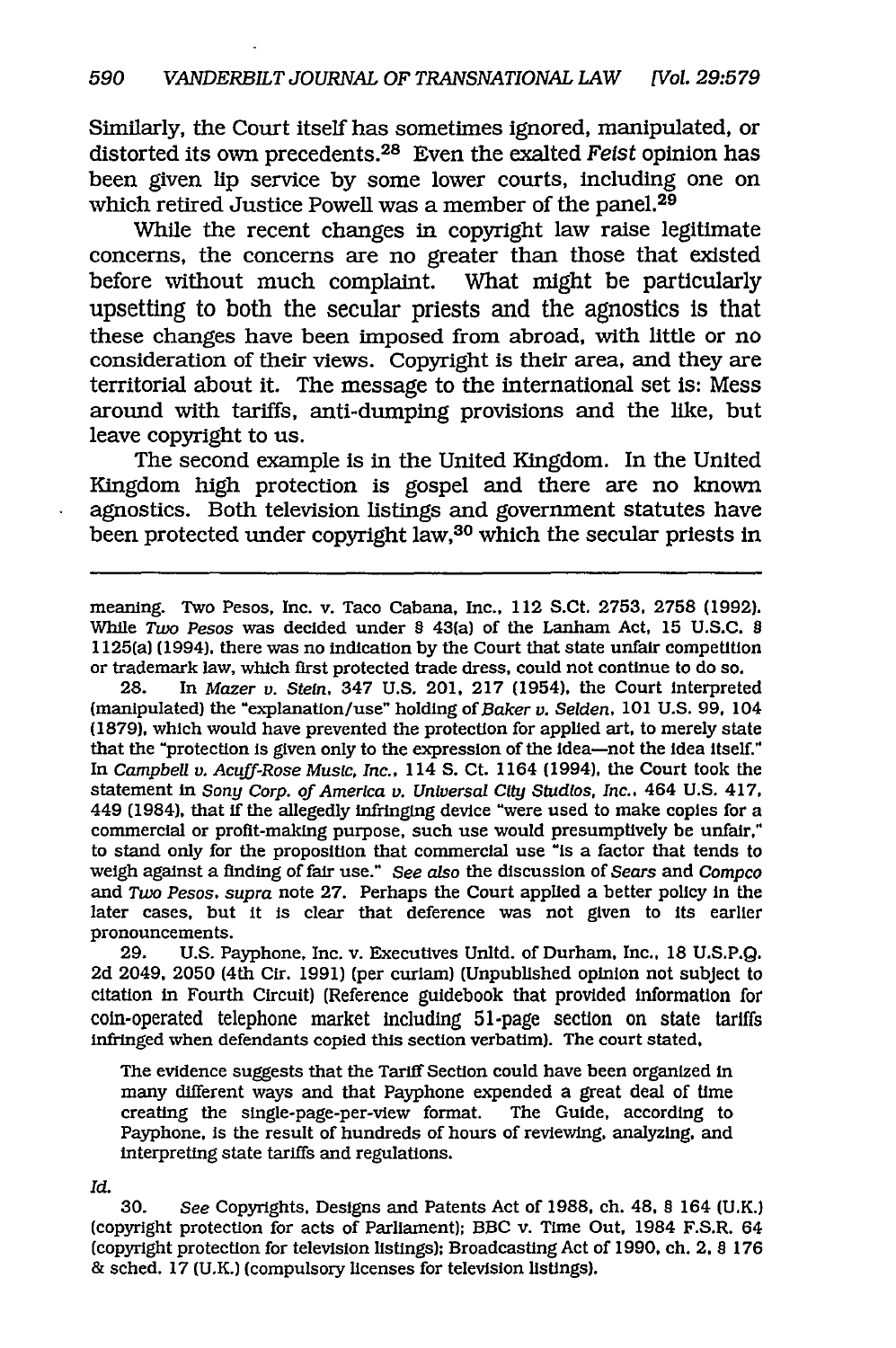the United States would consider grossly overprotective and in bad taste. But even in the land of high protection, increasedprotection changes can cause resentment if imposed from abroad. Pursuant to the EU term directive, Kenneth Grahame's *Wind in the Willows* had come back into copyright. Alan Bennett had adapted it while it was in the public domain and produced an annual Christmas pageant. The new U.K. law allowed derivative works created while the work was in the public domain to remain free from new restraints. Thus Bennett would not. have to seek permission from or pay the owner of the rights to Grahame's works, the Oxford University Library.

Oxford, however, had been looking forward to the revenue from licensing Bennett's production. $31$  One might think that, in a high protection country, university students' sharing with Bennett the revenue for a derivative work for which Bennett never paid copyright fees would be warmly received. But this is how *The Times* (London) reported the facts:

Toad of Toad Hall and his friends from the riverbank have escaped the clutches of the lawmakers in Brussels and are able to continue delighting children of all ages for the rest of the pantomime season in London.<sup>32</sup>

Of course, children of all ages would have continued to enjoy Toad of Toad Hall even with a licensing requirement. The slant of the story appears to derive from the fact that the law resulted from an EU directive. The bias against such directives appears to overshadow the potential benefit to Oxford and the underfinanced educational system of Britain.<sup>33</sup>

A final problem with any conversion effort is the fact that the owners of the intellectual property are, for the most part, from the United States. This seems to upset people throughout the world. Fair-minded Europeans are comfortable with levy laws that do not fairly compensate U.S. producers for home-copying<sup>34</sup> and standardization policies apparently aimed at getting U.S.

**<sup>31.</sup>** *The Times* (London) reported this along with the fact that the Bennett production was not subject to copyright restraints. Emma Wilkins, Toad *Escapes Clutches of Copyright Law,* **THE** TIMES (London), Dec. **26.** 1995, at 5.

<sup>32.</sup> *Id.*

<sup>33.</sup> See John Authers, *Paying for Education: Government and Opposition Party Agree to Postpone Highly Contentious Issue,* **FIN.** TIMES, Feb. 20, 1996, at 8 ("acute crisis" in U.K. university funding).

<sup>34.</sup> *See, e.g.,* Law No. 85-660, 1985 J.O. 7495 (July 14, 1985) (Fr.) (U.S. producers and performers excluded from claiming on the producers' and performances' share by application of "first fixation in France requirement"-claims must be on works or performances first fixed in a tangible form and edited in France).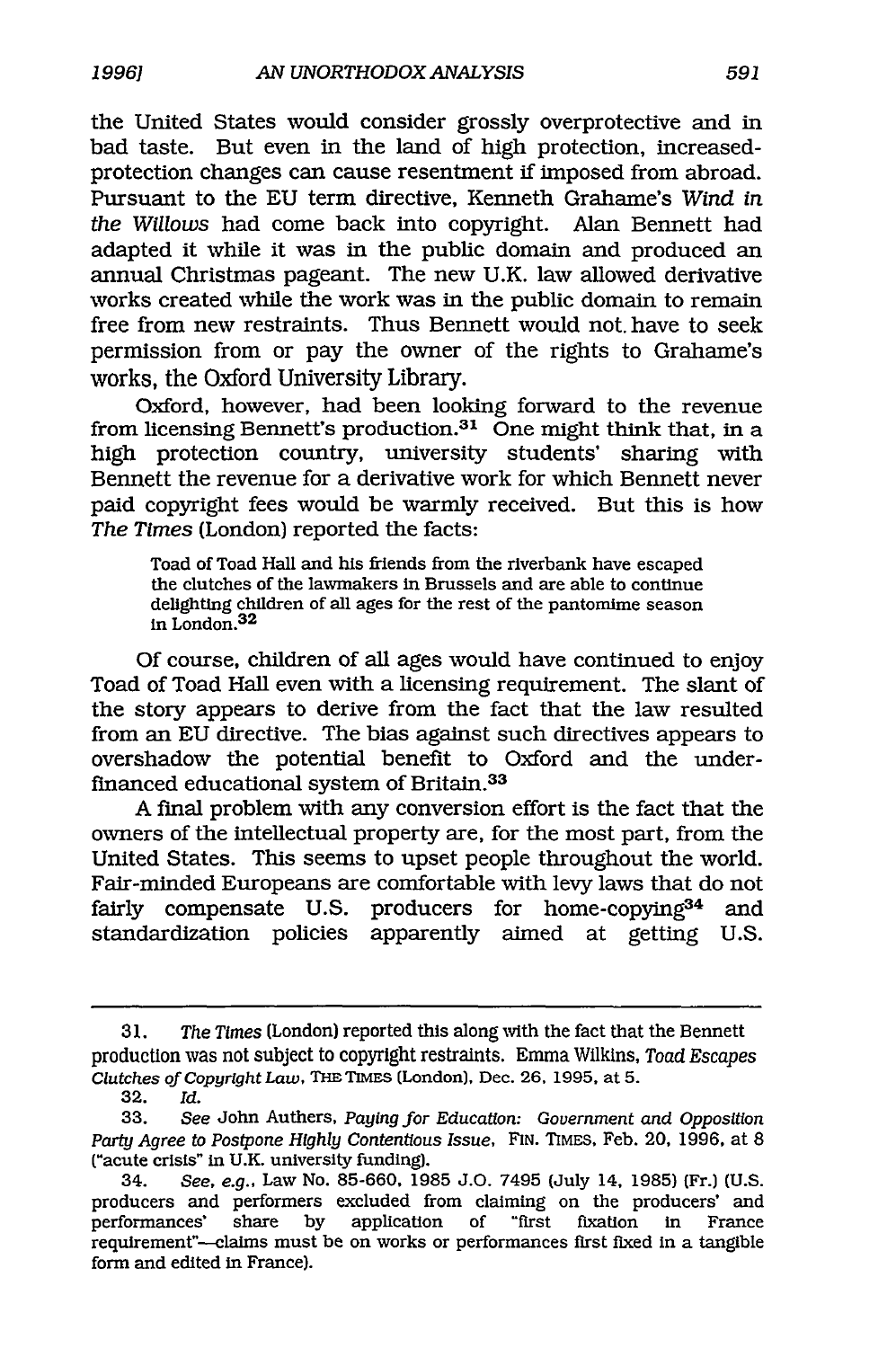technology at low cost through compulsory licensing.<sup>35</sup> Newly industrialized Asian nations that normally place a premium on being law-abiding are comfortable with their pirate industries that feed on U.S. products. The "Ugly American" today is the one who expects to be paid.

*Involuntary Conversion.* The prospects for voluntary conversion are not great. That leaves conversion **by** the sword. Apparently recognizing this early on, the United States favored proceeding through GATT and TRIPS, which had mechanisms for sanctions, rather than in the WIPO, which did not.<sup>36</sup>

The WTO, or TRIPS, regime provides mechanisms for both the United States and the European Union to enforce provisions that increase protection in newly industrialized and developing nations.<sup>37</sup> If these mechanisms fail, there is little doubt that bilateral trade restraints will be used in these religious wars,

In response to ETSI's adoption of the Undertaking, the Computer and Business Equipment Manufacturers Association (CBEMA) filed an antitrust complaint against ETSI with the Commission, supported by the Business Software Alliance (BSA) and others. The Commission's Initial review found problems with the ETSI Undertaking and, on reconsideration, ETSI scrapped the Undertaking in August 1994 and determined to develop a new IPR policy. For a full discussion of the ETSI standardization debate and the policies involved, see Alan N. Dixon, *The ETSI Complaint and the European Commission's Communication on Standardization, In* **I** INTERNATIONAL INTELLECTUAL PROPERTY LAW AND POLICY ch. 39 (Hugh C. Hansen ed.. forthcoming 1996).

36. This Is not to say that the United States considers proceedings in WIPO to be not worthwhile. It is actively seeking solutions for the interplay of intellectual property and the global information infrastructure through a protocol to the Berne Convention. *See* WORLD INTELLECTUAL PROPERTY **ORGANIZATION.** COMMiTEE OF EXPERTS **ON A POSSIBLE** PROTOCOL TO THE BERNE **CONVENTION,** DRAFT REPORT (1996).

37. *See* TRIPS, *supra* note 1; J. H. Reichman, *Universal Minimum Standards of Intellectual Property Protection Under the TRIPS Component of the WTO Agreement,* 29 **INT'L LAw.** 382-88 (1995).

<sup>35.</sup> In 1988, at the urging of the European Commission (the Commission), the European Telecommunications Standards Institute (ETSI) was created to become the pan-European standard-setting body in the telecommunications field. In March 1993, ETSI determined that its members should agree, as a condition of membership, to license their intellectual property rights for all standards that ETSI approved. Such licensing would be governed by the terms of ETSI's Intellectual Property Rights (IPR) Policy and Undertaking scheme (the IPR Undertaking or the Undertaking). Many IP owners viewed the Undertaking as a device to require the owners of valuable intellectual property to license at low costs and without cross-licensing to those with less valuable intellectual property. Most of those who would be required to license were U.S. corporations and most of those who would have received were Europeans. ETSI had adopted the IPR Undertaking despite a formal communication from the European Commission. which disapproved of involuntary use of IP in standard-makings proceedings. Communication from the Commission: Intellectual Property Rights and Standardization, COM (92) 445 final (Oct. **27,** 1992).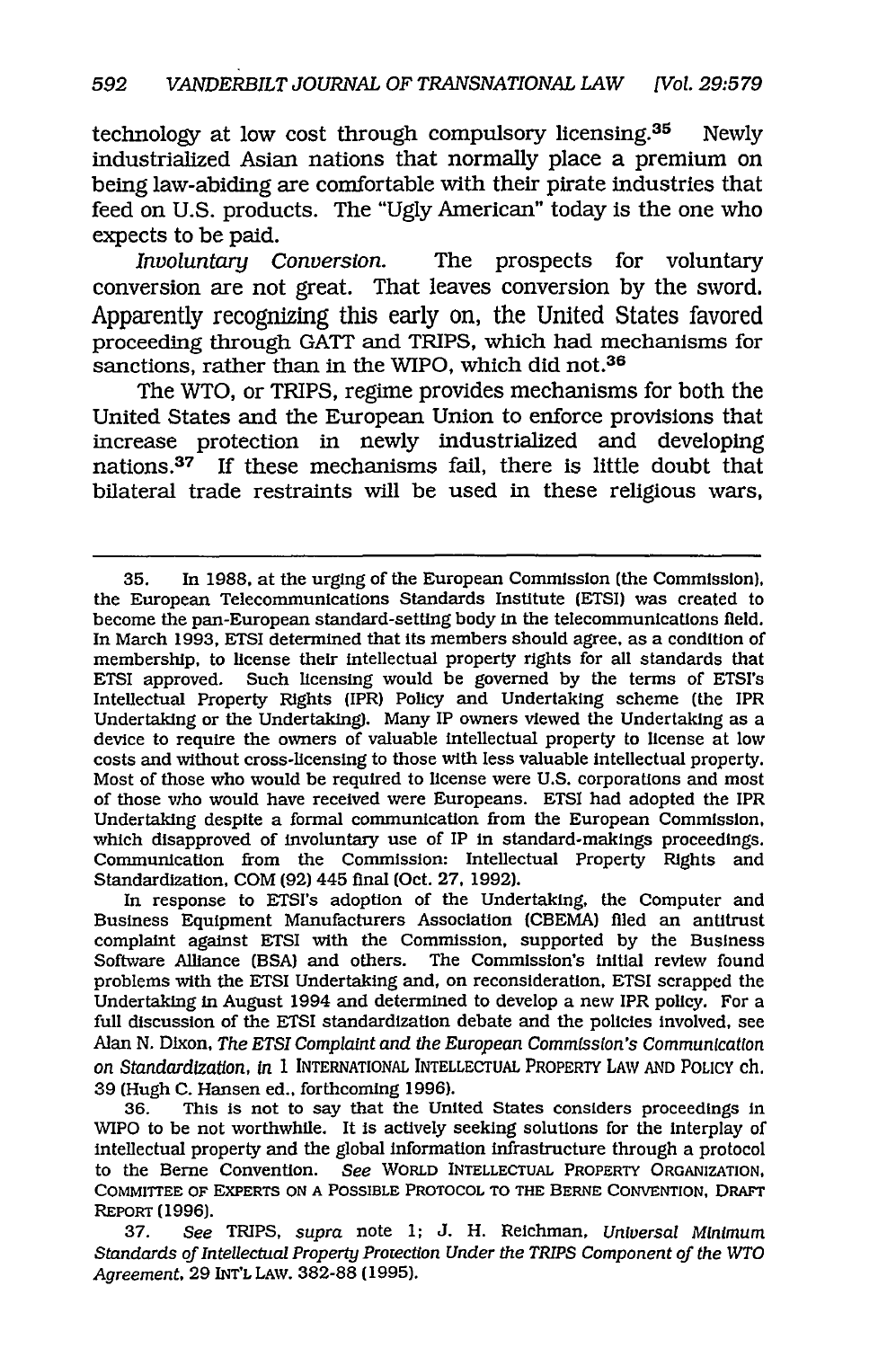whether they be "Section 301"<sup>38</sup> or ad hoc efforts. When the United States and the European Union wanted to achieve increased protection in narrow areas of intellectual property between themselves, they each used reciprocity provisions, the mortars of religious wars.<sup>39</sup> This should remove any doubt that coercion will continue to be used against newly industrialized and developing nations when broad levels of protection are at stake.

## V. CONCLUSION

Some parties might enjoy theological debates about the nuances and complexities of copyright law and the culture of the public domain. For developed nations, however, the trade stakes between them and the newly industrialized and developing nations with regard to international copyright protection are too high for such debates to occur. That is a luxury left for academics, the refined domestic practice of the secular priests and, possibly, the developed nations in disputes among themselves.

Religious wars can be just as deadly as nonreligious ones. Individuals of good conscience in the past have converted to avoid the sword or economic or other sanctions. Today, the copyright wars are still being fought. The soldiers are in the field and the developed nations have won most of the initial battles. The question remains whether the newly industrialized and developing nations will ever fully convert. Lip service can be a valuable defense, 40 and political leaders sometimes lose the stomach for war. Time will tell.

39. *See supra* note 7.

<sup>38.</sup> *See* 19 U.S.C. §§ 2241-2242, 2411 (1994). The willingness of the United States to use § 301 is evidenced by the recent amendments under URAA, *supra* note *22,* § 314(c) (1). which allow a § 301 proceeding to be brought "notwithstanding the fact that the foreign country may be in compliance with the specific obligations of the [TRIPS] Agreement." *See* Reichman, *supra* note **37.** at 384.

<sup>40.</sup> *See, e.g.,* Seth Faison, *Copyright Pirates Prosper in China Despite Promises,* N.Y. TIMES, Feb. 20, 1996, at 1.